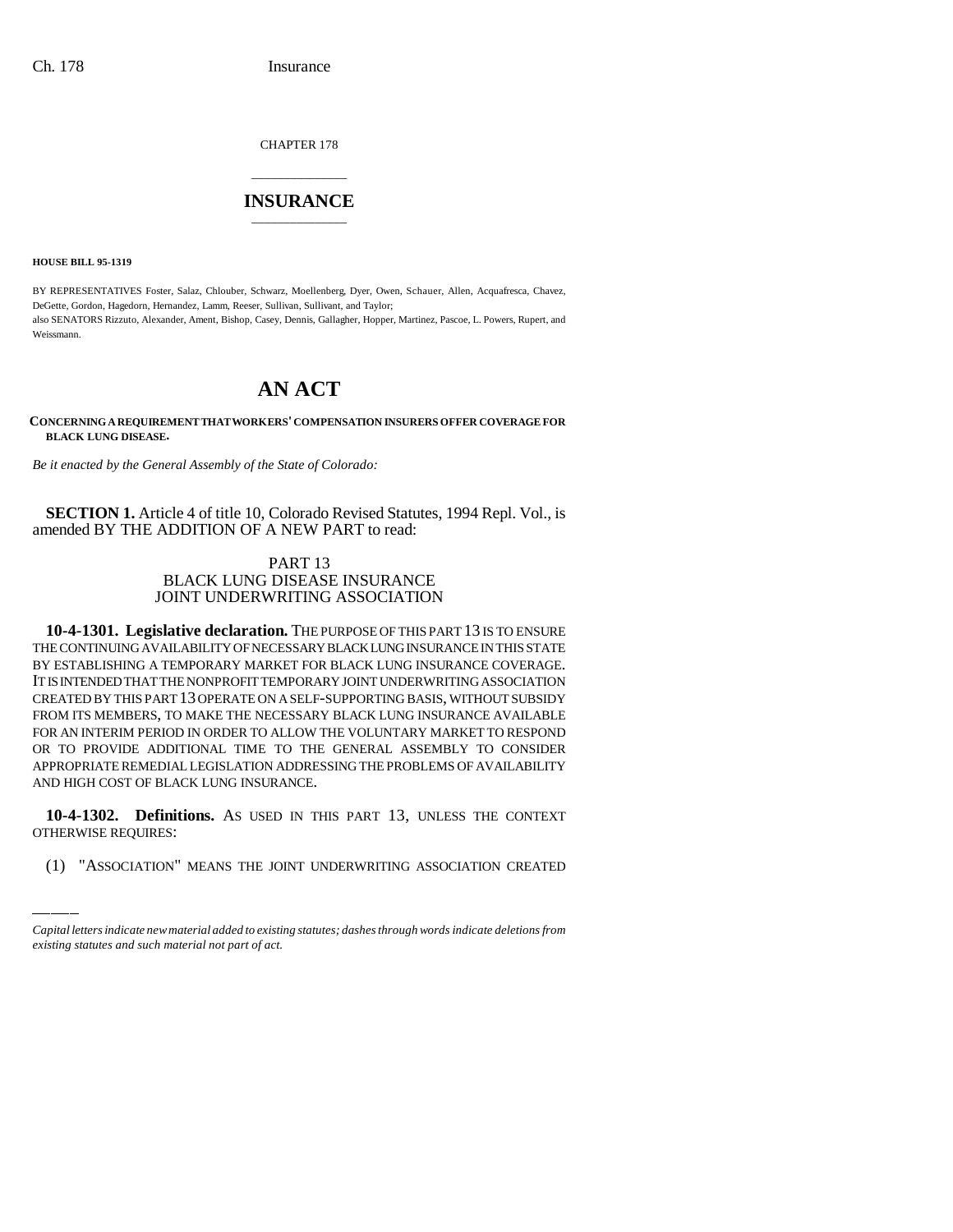PURSUANT TO THIS PART 13.

(2) "BLACK LUNG INSURANCE" MEANS ANY INSURANCE POLICY PROVIDING COVERAGE TO EMPLOYERS SUBJECT TO THE "FEDERAL COAL MINE HEALTH AND SAFETY ACT OF 1969", 30 U.S.C. SECS. 931 TO 942, AS AMENDED.

(3) "BOARD" MEANS THE BOARD OF DIRECTORS OF THE ASSOCIATION.

**10-4-1303. Temporary joint underwriting association.** (1) A NONPROFIT TEMPORARY JOINT UNDERWRITING ASSOCIATION IS HEREBY CREATED, CONSISTING OF ALL INSURANCE CARRIERS AUTHORIZED TO TRANSACT BUSINESS IN THIS STATE, INCLUDING THE COLORADO COMPENSATION INSURANCE AUTHORITY, THAT INSURES EMPLOYERS AGAINST LIABILITY FOR COMPENSATION UNDER THE PROVISIONS OF ARTICLES 40 TO 47 OF TITLE 8, C.R.S., WHO SHALL CONSTITUTE THE MEMBERS THEREOF. EVERY SUCH INSURER SHALL PARTICIPATE IN THE ASSOCIATION AS A CONDITION OF ITS AUTHORITY TO CONTINUE TO MAKE CONTRACTS OF SUCH KIND OF INSURANCE IN THIS STATE.

(2) THE PURPOSE OF THE ASSOCIATION SHALL BE TO PROVIDE BLACK LUNG INSURANCE COVERAGE FOR EMPLOYERS LOCATED IN COLORADO WHO ARE IN GOOD FAITH ENTITLED TO SUCH COVERAGE BUT WHO ARE UNABLE TO PURCHASE SUCH INSURANCE THROUGH THE VOLUNTARY MARKET.

(3) THE ASSOCIATION SHALL ISSUE POLICIES BEGINNING IMMEDIATELY; EXCEPT THAT THE ASSOCIATION SHALL NOT COMMENCE UNDERWRITING OPERATIONS UNTIL THE COMMISSIONER FINDS THAT BLACK LUNG INSURANCE IS NOT, OR AS OF A DETERMINABLE DATE WILL NOT, BE AVAILABLE OR CANNOT BE MADE AVAILABLE IN THE VOLUNTARY MARKET OR THE COST IS SO UNREASONABLY HIGH AS TO MAKE SUCH INSURANCE PRACTICABLY UNAVAILABLE.

(4) (a) THE ASSOCIATION SHALL, PURSUANT TO THE PROVISIONS OF THIS PART 13 AND THE PLAN OF OPERATION, HAVE THE POWER ON BEHALF OF ITS MEMBERS:

(I) TO ISSUE, OR CAUSE TO BE ISSUED, POLICIES OF BLACK LUNG INSURANCE;

(II) TO UNDERWRITE SUCH INSURANCE;

(III) TO ADJUST AND PAY LOSSES WITH RESPECT THERETO; AND

(IV) TO PROVIDE OR CEDE REINSURANCE.

(b) THE ASSOCIATION MAY CONTRACT WITH ONE OR MORE SERVICING CARRIERS OR ANY OTHER APPROPRIATE ENTITY TO PERFORM ANY OR ALL OF THE DUTIES OF THE ASSOCIATION.

**10-4-1304. Board of directors - authority.** (1) THE ASSOCIATION SHALL BE GOVERNED BY A BOARD OF SIX DIRECTORS, TO BE APPOINTED BY THE COMMISSIONER WITHIN THIRTY DAYS AFTER THE EFFECTIVE DATE OF THIS PART 13. SUCH DIRECTORS SHALL BE INDIVIDUALS EMPLOYED FULL-TIME IN THE BUSINESS OF WRITING WORKERS' COMPENSATION INSURANCE IN COLORADO, AT LEAST ONE SHALL BE EMPLOYED BY THE COLORADO COMPENSATION INSURANCE AUTHORITY, AT LEAST ONE SHALL BE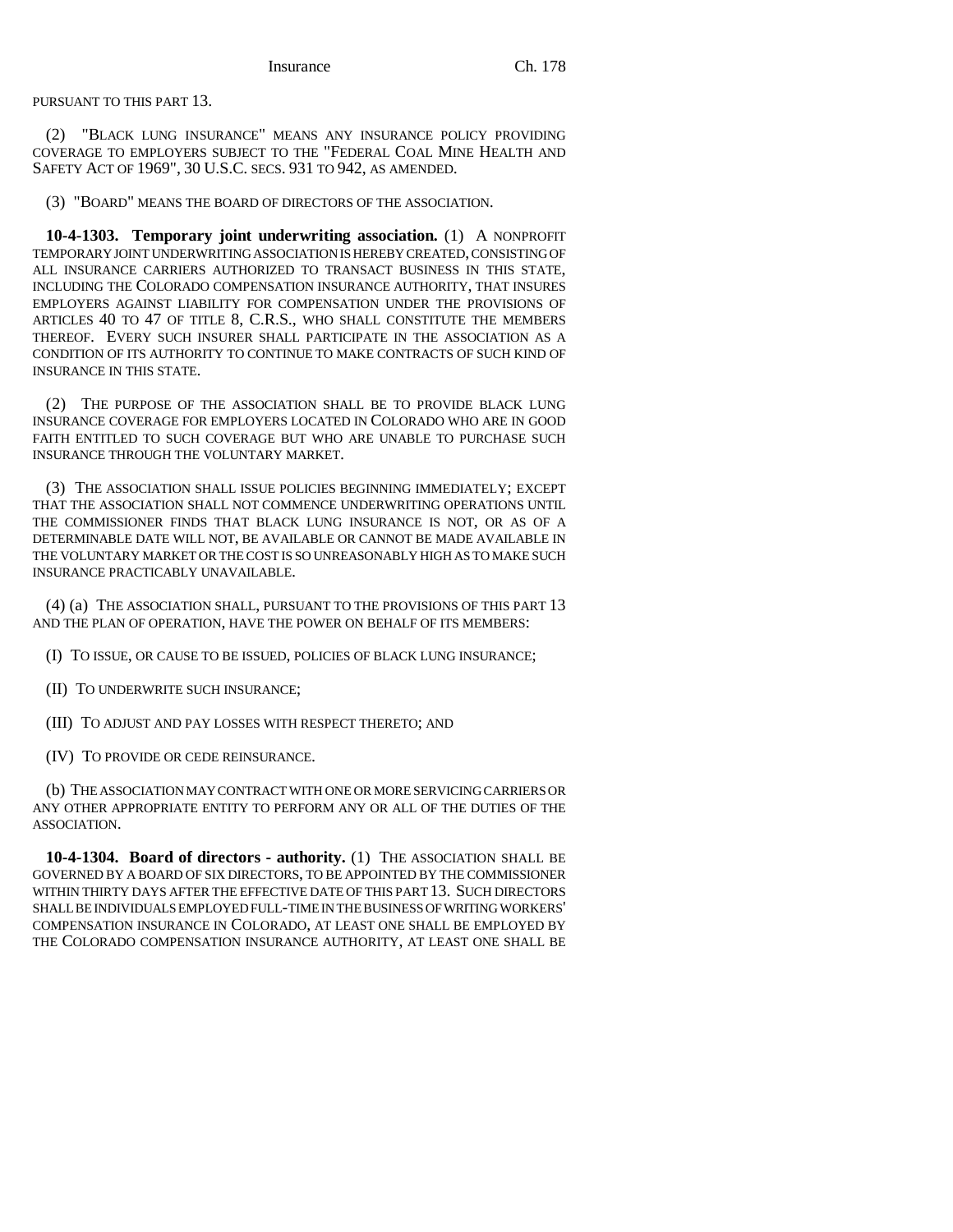### Ch. 178 Insurance

ACTIVELY ENGAGED IN OPERATIONS IN A SMALL UNDERGROUND MINE, AND AT LEAST ONE SHALL BE ACTIVELY ENGAGED IN OPERATIONS IN A LARGE UNDERGROUND MINE. THE BOARD SHALL ELECT A CHAIRPERSON FROM AMONG ITS MEMBERS.

(2) THE BOARD SHALL HAVE THE AUTHORITY TO TAKE ALL LAWFUL ACTIONS NECESSARY TO IMPLEMENT THIS PART 13, INCLUDING, BUT NOT LIMITED TO, ISSUING POLICIES AS NAMED INSURER.

**10-4-1305. Plan of operation - annual certification.** (1) (a) THE BOARD SHALL SUBMIT TO THE COMMISSIONER A PROPOSED PLAN OF OPERATION CONSISTENT WITH THE PROVISIONS OF THIS PART 13.IF THE BOARD FAILS TO DO SO, THE COMMISSIONER SHALL PROMULGATE A PLAN OF OPERATION OR PART THEREOF, AS THE CASE MAY BE. THE PLAN OF OPERATION APPROVED OR PROMULGATED BY THE COMMISSIONER SHALL BECOME EFFECTIVE AND OPERATIONAL UPON ORDER OF THE COMMISSIONER.

(b) THE BOARD MAY CHANGE THE PLAN OF OPERATION AT ANY TIME UPON THE BOARD'S INITIATIVE. ADOPTION OF THE PLAN AND ANY CHANGES THERETO SHALL REQUIRE THE CONSENT OF TWO-THIRDS OF THE MEMBERS AND THE APPROVAL OF THE COMMISSIONER.

(2) THE PLAN OF OPERATION SHALL PROVIDE FOR THE PROMPT AND EFFICIENT PROVISION OF BLACK LUNG INSURANCE AND SHALL CONTAIN OTHER PROVISIONS INCLUDING, BUT NOT LIMITED TO:

(a) A PRELIMINARY UNIFORM ASSESSMENT OF ALL MEMBERS, BASED ON MARKET SHARE AS MEASURED BY WORKERS' COMPENSATION PREMIUM IN THIS STATE, FOR INITIAL EXPENSES NECESSARY TO COMMENCE OPERATIONS;

- (b) THE ESTABLISHMENT OF NECESSARY FACILITIES;
- (c) THE MANAGEMENT OF THE ASSOCIATION;
- (d) A PRO RATA ASSESSMENT OF MEMBERS TO DEFRAY LOSSES AND EXPENSES;
- (e) REASONABLE AND OBJECTIVE UNDERWRITING STANDARDS;
- (f) THE CESSION OF REINSURANCE;

(g) APPOINTMENTS OF SERVICING CARRIERS OR OTHER SERVICING ARRANGEMENTS, INCLUDING CONTRACTS WITH DATA SERVICE ORGANIZATIONS; EXCEPT THAT THE CRITERIA FOR SELECTING SERVICE PROVIDERS SHALL INCLUDE, AT A MINIMUM, EXPERIENCE IN ADMINISTRATION OF WORKERS' COMPENSATION WITH PARTICULAR EMPHASIS ON WORKERS' COMPENSATION RESIDUAL MARKET MECHANISMS;

(h) PROCEDURES FOR DETERMINING AMOUNTS OF INSURANCE TO BE PROVIDED BY THE ASSOCIATION;

(i) CRITERIA FOR ELIGIBILITY FOR COVERAGE UNDER THE PLAN;

(j) PROGRAMS TO ENCOURAGE INSURERS TO PROVIDE BLACK LUNG INSURANCE COVERAGE IN THE VOLUNTARY MARKET;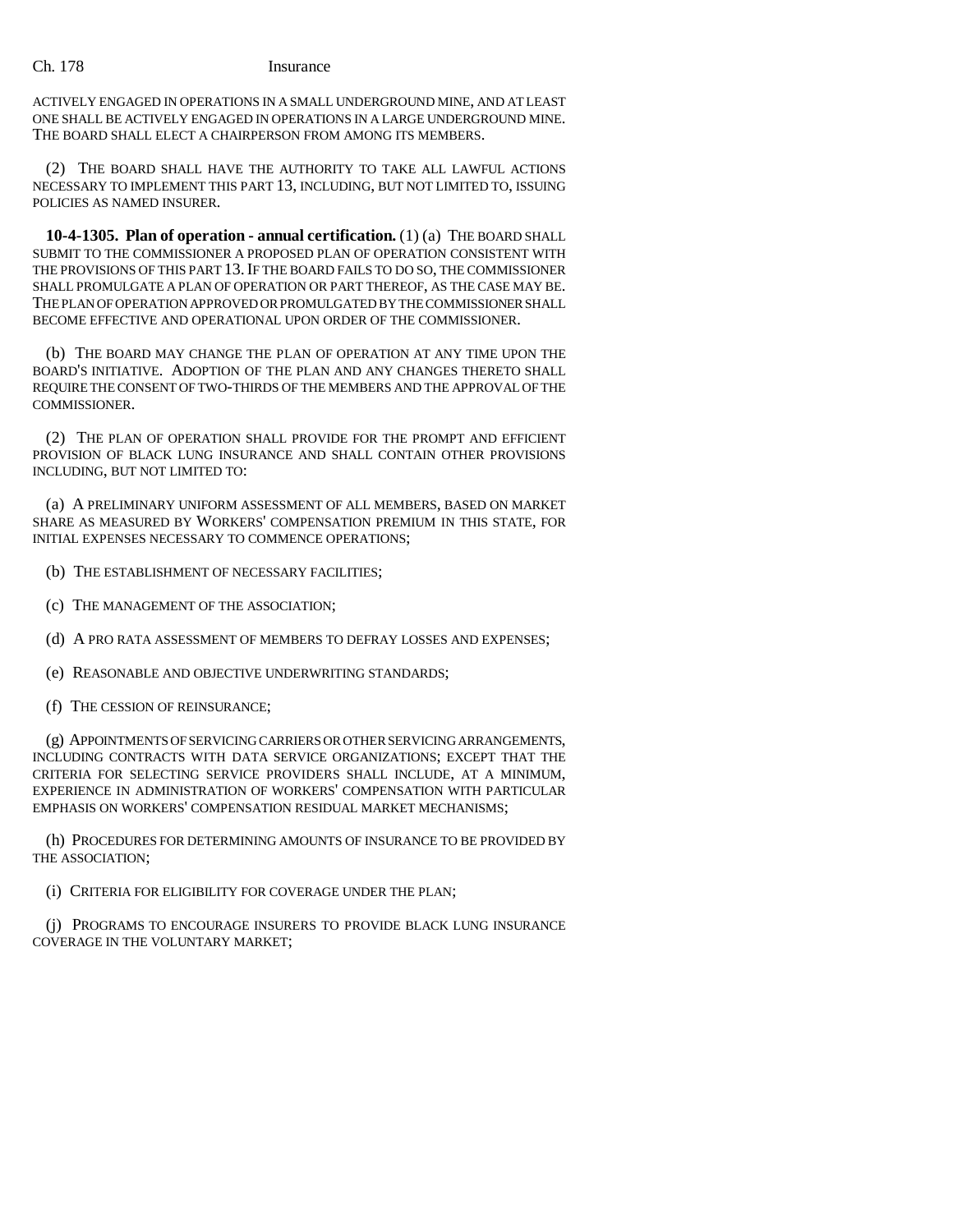(k) PROCEDURES FOR PUBLICATION OF RENEWAL DATES OF EMPLOYERS INSURED UNDER THE PLAN;

(l) PROCEDURES FOR EQUITABLE DISTRIBUTION OF APPLICANTS TO THE PLAN;

(m) THE PROVISION OF POLICY, CLAIMS, AND LOSS CONTROL SERVICES TO THE EMPLOYERS INSURED UNDER THE PLAN;

(n) REVIEW OF APPLICATIONS FOR COVERAGE WITH THE PLAN;

(o) PROCEDURES FOR AUDITING EMPLOYERS INSURED UNDER THE PLAN, WHICH PROCEDURES SHALL BE BASED ON REASONABLE BUSINESS JUDGMENT AND DESIGNED TO MAXIMIZE THE LIKELIHOOD THAT THE PLAN WILL COLLECT THE APPROPRIATE PREMIUMS;

(p) SERVICING CARRIER STANDARDS, COMMISSION SCHEDULES, AND OTHER PROVISIONS RELATING TO AGENTS WHO SUBMIT BUSINESS TO THE PLAN;

(q) TERMINATION OF COVERAGE OF AND REFUSAL OF FUTURE COVERAGE TO AN INSURED EMPLOYER THAT:

(I) FAILS TO MAKE PAYMENTS WHEN DUE;

(II) IS DELINQUENT IN PAYMENT OF WORKERS' COMPENSATION OR EMPLOYERS' LIABILITY INSURANCE PAYMENTS OR DEDUCTIBLE PAYMENTS OWED TO A SERVICE PROVIDER OR FORMER INSURER;

(III) FAILS TO COMPLY WITH ANY REASONABLE LOSS CONTROL PROGRAMS RECOMMENDED BY THE PLAN; OR

(IV) FAILS TO COOPERATE WITH REASONABLE INVESTIGATION OF CLAIMS INVOLVING ITS EMPLOYEES, PAYROLL AUDITS, OR DEVELOPMENT OF LOSS CONTROL RECOMMENDATIONS.

(3) THE PLAN SHALL USE ACTUARIALLY SOUND RATES. THE PLAN SHALL ALSO PUT IN PLACE RATES AND RATING PLANS FOR NEW APPLICANTS THAT HAD PREVIOUSLY BEEN SELF-INSURED. THE PLAN MAY OFFER RATING, DIVIDEND PLANS, AND OTHER MEANS TO ENCOURAGE EMPLOYERS TO PARTICIPATE IN LOSS PREVENTION PROGRAMS. RATES AND RATING PLANS SHALL BE SUBJECT TO APPROVAL BY THE COMMISSIONER USING THE STANDARDS SET FORTH IN PART 4 OF THIS ARTICLE.

**10-4-1306. Deficits - assessment - rebate of surplus.** (1) WHENEVER A DEFICIT EXISTS, THE BOARD SHALL, WITHIN NINETY DAYS, PROVIDE THE COMMISSIONER WITH A PROGRAM TO ELIMINATE THE DEFICIT WITHIN A REASONABLE TIME.

(2) ANY PREMIUMS OR ASSESSMENTS COLLECTED BY THE PLAN IN EXCESS OF THE AMOUNT NECESSARY TO FUND PROJECTED ULTIMATE INCURRED LOSSES AND EXPENSES OF THE PLAN AND NOT PAID TO INSUREDS IN CONJUNCTION WITH DIVIDEND PROGRAMS SHALL BE RETAINED BY THE PLAN FOR FUTURE USE AS NECESSARY TO ENSURE THE CONTINUED OPERATIONAL VIABILITY OF THE PLAN.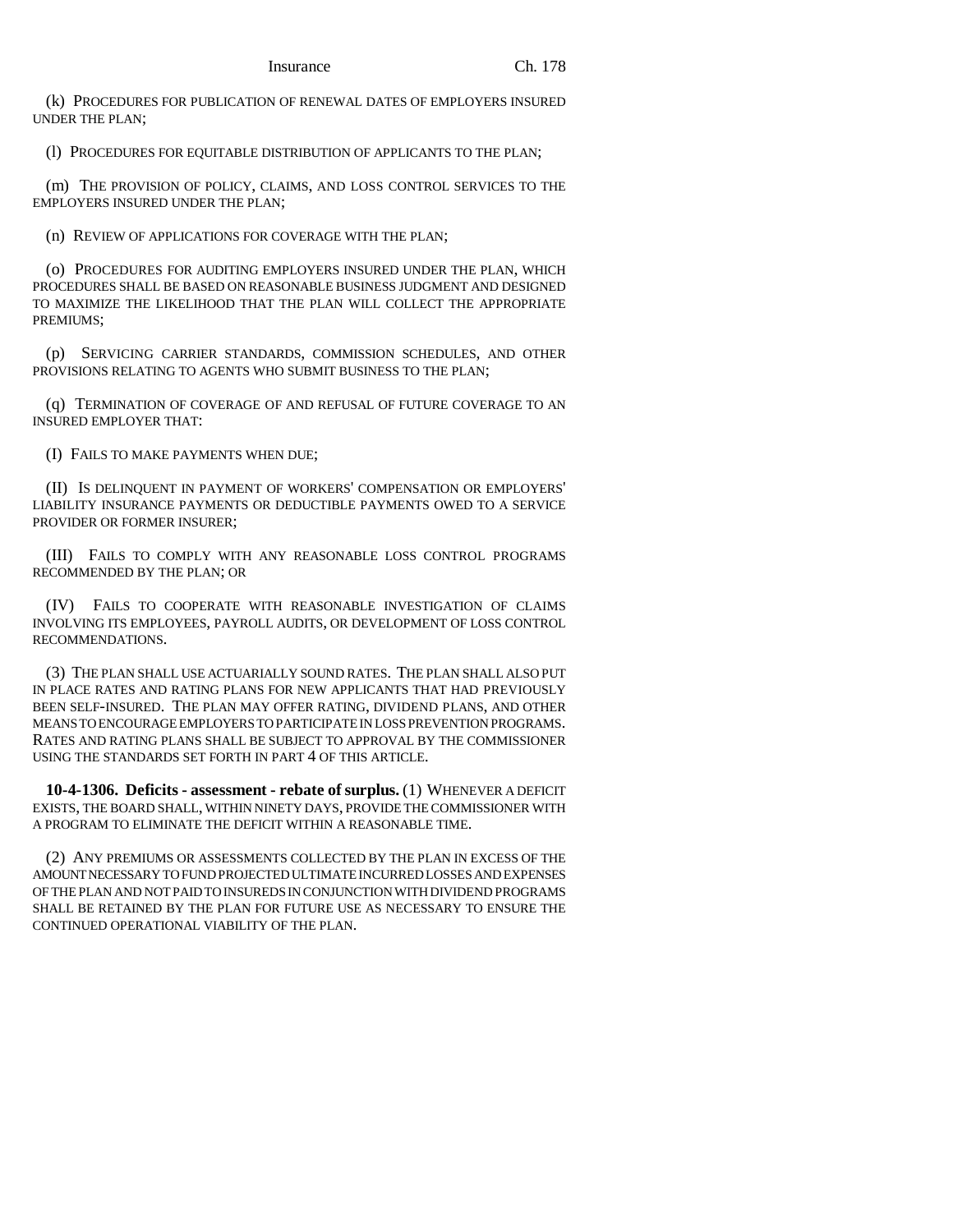### Ch. 178 Insurance

(3) IF THE PLAN INCURS A DEFICIT OR SURPLUS FROM OPERATIONS IN EXCESS OF THE AMOUNT REQUIRED UNDER SUBSECTION (2) OF THIS SECTION, AS DETERMINED BY THE COMMISSIONER, THE AMOUNT OF THE DEFICIT OR SURPLUS SHALL BE ASSESSED OR REBATED TO THE PARTICIPATING INSURERS. EACH SUCH INSURER SHALL PAY A PORTION OF THE TOTAL ASSESSMENT OR RECEIVE A PORTION OF THE TOTAL REBATE BASED ON ITS PROPORTION OF THE TOTAL VOLUNTARY COLORADO WORKERS' COMPENSATION INSURANCE WRITTEN DURING THE CALENDAR YEAR IN WHICH THE DEFICIT OR SURPLUS OCCURS.

**10-4-1307. Annual statements.** THE ASSOCIATION SHALL FILE IN THE OFFICE OF THE COMMISSIONER ANNUALLY, ON OR BEFORE JUNE 1, A STATEMENT WHICH SHALL CONTAIN INFORMATION WITH RESPECT TO ITS TRANSACTIONS, CONDITION, OPERATIONS, AND AFFAIRS DURING THE PRECEDING YEAR. SUCH STATEMENT SHALL CONTAIN AN INDEPENDENT ACTUARIAL CERTIFICATION OF THE RESULTS OF THE OPERATION OF THE PLAN AND SUCH OTHER MATTERS AND INFORMATION AS ARE PRESCRIBED. THE COMMISSIONER MAY PRESCRIBE THE FORM OF SUCH STATEMENT AND MAY, AT ANY TIME, REQUIRE THE ASSOCIATION TO FURNISH ADDITIONAL INFORMATION WITH RESPECT TO ITS TRANSACTIONS, CONDITION, OR ANY MATTER CONNECTED THEREWITH CONSIDERED TO BE MATERIAL AND OF ASSISTANCE IN EVALUATING THE SCOPE, OPERATION, AND EXPERIENCE OF THE ASSOCIATION.

**10-4-1308. Examinations - report to general assembly.** (1) THE COMMISSIONER SHALL MAKE AN EXAMINATION INTO THE AFFAIRS OF THE ASSOCIATION AT LEAST ANNUALLY.

(2) ON OR BEFORE MARCH 15, 1996, AND ANNUALLY THEREAFTER, THE COMMISSIONER SHALL REPORT TO THE GENERAL ASSEMBLY ON THE RESULTS OF THE PLAN ESTABLISHED BY THIS PART 13. SUCH REPORT SHALL INCLUDE THE COMMISSIONER'S RECOMMENDATIONS FOR CONTINUATION OR TERMINATION OF THE ASSOCIATION, OR ESTABLISHMENT OF A PERMANENT RESIDUAL MARKET MECHANISM TO INSURE COLORADO EMPLOYERS AGAINST LIABILITY UNDER THE FEDERAL COAL MINE SAFETY AND HEALTH ACT, OR BOTH. SUCH REPORT SHALL ALSO EVALUATE OPTIONS FOR SUCH A MECHANISM, INCLUDING A REQUIREMENT FOR THE COLORADO COMPENSATION INSURANCE AUTHORITY TO ACCEPT COLORADO BLACK LUNG RISKS, AN EXCLUSIVELY SELF-FUNDING JOINT UNDERWRITING ASSOCIATION, A GROUP SELF-INSURANCE PLAN, AND AN ASSIGNED RISK PLAN. THE EVALUATION SHALL INCLUDE INFORMATION ON THE ADMINISTRATIVE COSTS OF OPERATING A FREE-STANDING RESIDUAL MARKET MECHANISM AS WELL AS THE NEED FOR RATE ADJUSTMENTS NECESSARY TO MAKE SUCH MECHANISM ENTIRELY SELF-SUSTAINING.

**10-4-1309. Legislative declaration - authority of commissioner - emergency rules - judicial review.** (1) THE GENERAL ASSEMBLY FINDS, DETERMINES, AND DECLARES THAT THE MATTERS ADDRESSED IN THIS PART 13 ARE OF THE UTMOST URGENCY.ACCORDINGLY, THE COMMISSIONER IS AUTHORIZED TO, AND SHALL, ADOPT EMERGENCY RULES IMPLEMENTING THIS PART 13 IMMEDIATELY. IN ADDITION, THE COMMISSIONER IS EMPOWERED TO ISSUE ALL NECESSARY ORDERS TO IMPLEMENT THIS PART 13 AS SOON AS IS PRACTICABLE.

(2) TO COVER THE COMMISSIONER'S STARTUP COSTS, THE COMMISSIONER MAY ASSESS INSURERS PARTICIPATING IN THE ASSOCIATION BASED ON EACH INSURER'S PROPORTION OF THE TOTAL VOLUNTARY COLORADO WORKERS' COMPENSATION